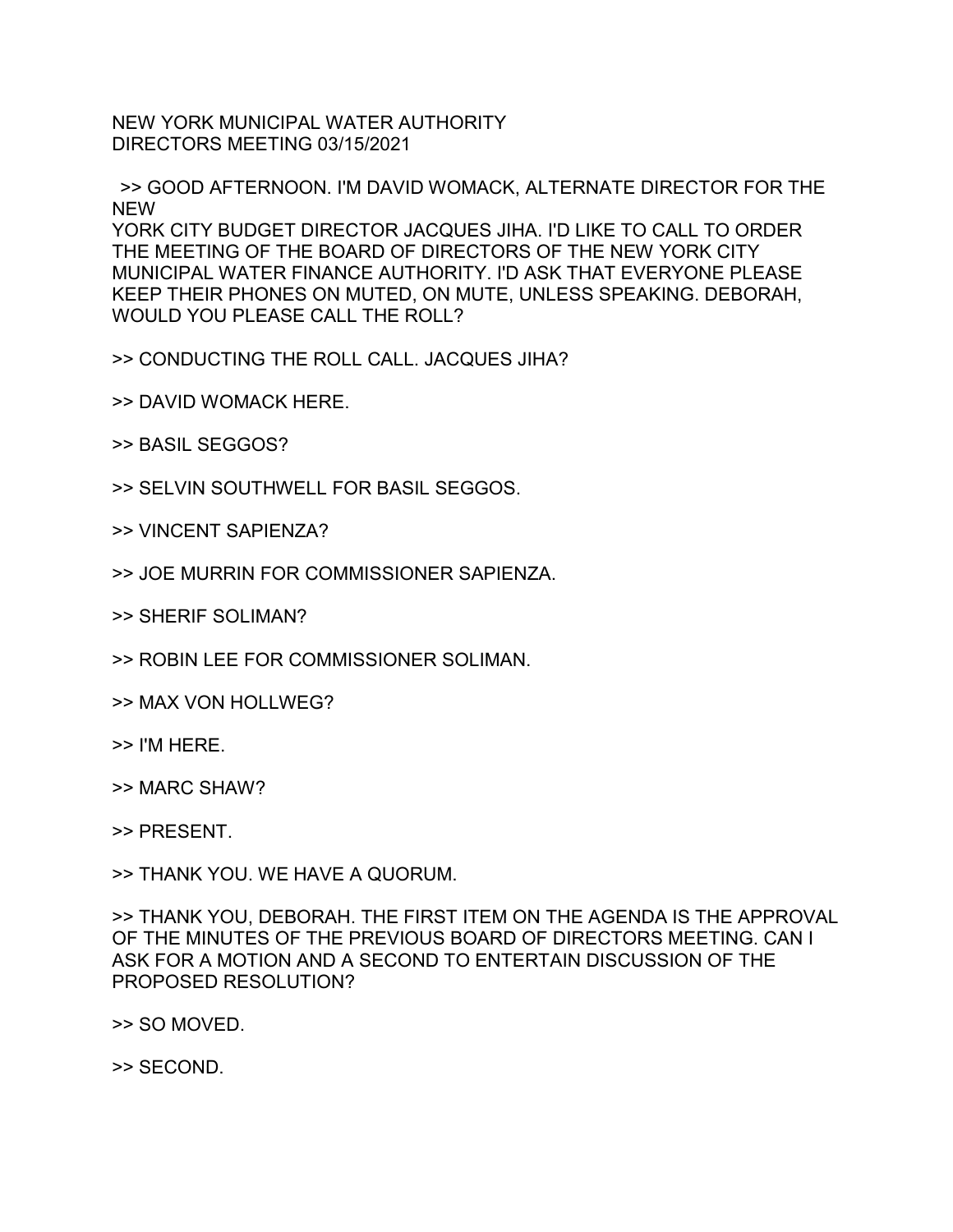>> THE MINUTES OF THE MEETING HAVE BEEN CIRCULATED FOR THE BOARD'S REVIEW. ARE THERE ANY COMMENTS OR CHANGES? HEARING NONE, I WILL CALL THE ROLL FOR A VOTE. MR. SOUTHWELL, HOW DO YOU VOTE?

>> APPROVE.

- >> MR. SOUTHWELL?
- >> APPROVE.
- >> THANK YOU. MS. LEE?
- >> IN FAVOR.
- >> THANK YOU. MR. MURRIN, HOW DO YOU VOTE?
- >> APPROVE.
- >> MR. VON HOLLWEG?
- >> I APPROVE.
- >> AND MR. SHAW?
- >> APPROVE.

>> AND I ALSO VOTE IN FAVOR OF THE PROPOSED RESOLUTION. THE BOARD HAS UNANIMOUSLY APPROVED THE RESOLUTION, AND THE MINUTES ARE THEREBY ADOPTED. THE SECOND ITEM ON THE AGENDA IS THE APPROVAL OF THE AUTHORITY'S BUDGET AND FINANCIAL PLAN. CAN I HAVE A MOTION AND A SECOND TO ENTERTAIN DISCUSSION OF THE PROPOSED RESOLUTION?

>> SO MOVE, JOE MURRIN.

>> I'LL SECOND. THIS IS MAX VON HOLLWEG.

>> THANK YOU. THE MOTION HAS BEEN--EXCUSE ME, THE MOTION HAS BEEN MOVED AND SECONDED. PURSUANT TO SECTION 2801 PARAGRAPH ONE OF THE PUBLIC AUTHORITIES LAW, THE AUTHORITY IS REQUIRED TO SUBMIT A BUDGET REPORT TO VARIOUS STATE OFFICIALS. THE BUDGET REPORT CONTAINS ESTIMATED RECEIPTS AND EXPENDITURES FOR THE CURRENT AND NEXT FISCAL YEAR AND ACTUAL RECEIPTS AND EXPENDITURES FOR THE LAST COMPLETED FISCAL YEAR. THE [INDISTINCT] REPORT ALSO FULFILLS THE REQUIREMENTS OF SECTION 2800-1A-14 OF THE PUBLIC AUTHORITIES LAW TO SUBMIT TO VARIOUS STATE OFFICIALS AT MINIMUM A 4-YEAR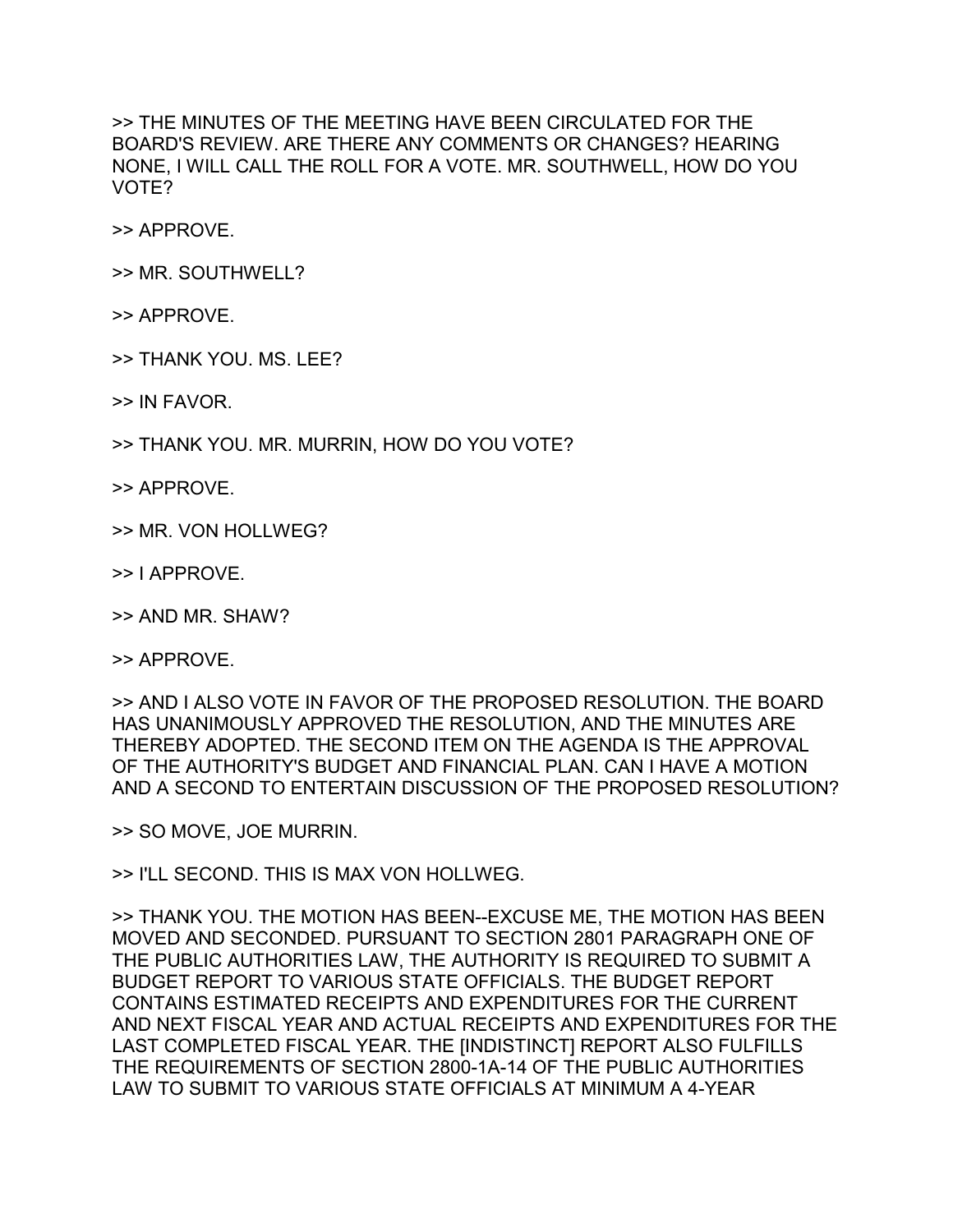FINANCIAL PLAN, INCLUDING A CURRENT AND PROJECTED CAPITAL BUDGET AND AN OPERATING BUDGET REPORT, INCLUDING AN ACTUAL ESTIMATED BUDGET WITH AN ANALYSIS AND MEASUREMENT OF FINANCIAL AND OPERATING PERFORMANCE. THE AUTHORITY'S COMPTROLLER AND DEPUTY COMPTROLLER ARE AVAILABLE TO ANSWER ANY OF OUR BOARD MEMBERS' QUESTIONS. ARE THERE ANY QUESTIONS ON THE BUDGET MAIN PLAN? HEARING NO QUESTIONS OR COMMENTS, I'LL CALL THE ROLL FOR A VOTE. MR. SOUTHWELL, HOW DO YOU VOTE?

>> APPROVE.

>> MS. LEE?

>> APPROVE.

>> MR. MURRIN?

>> APPROVE.

>> MR. VON HOLLWEG?

>> APPROVE.

>> MR. SHAW?

>> APPROVE.

>> THANK YOU. AND I ALSO VOTE IN FAVOR OF THE BUDGET RESOLUTION. THE BUDGET AND PLAN ARE HEREBY APPROVED. IF THERE'S NO FURTHER BUSINESS BEFORE THE BOARD, I'LL ASK FOR A VOTE TO ADJOURN. MR. SOUTHWELL, HOW DO YOU VOTE?

>> IN FAVOR.

>> MS. LEE?

>> IN FAVOR.

>> MR. MURRIN?

>> IN FAVOR.

>> MR. VON HOLLWEG?

>> IN FAVOR.